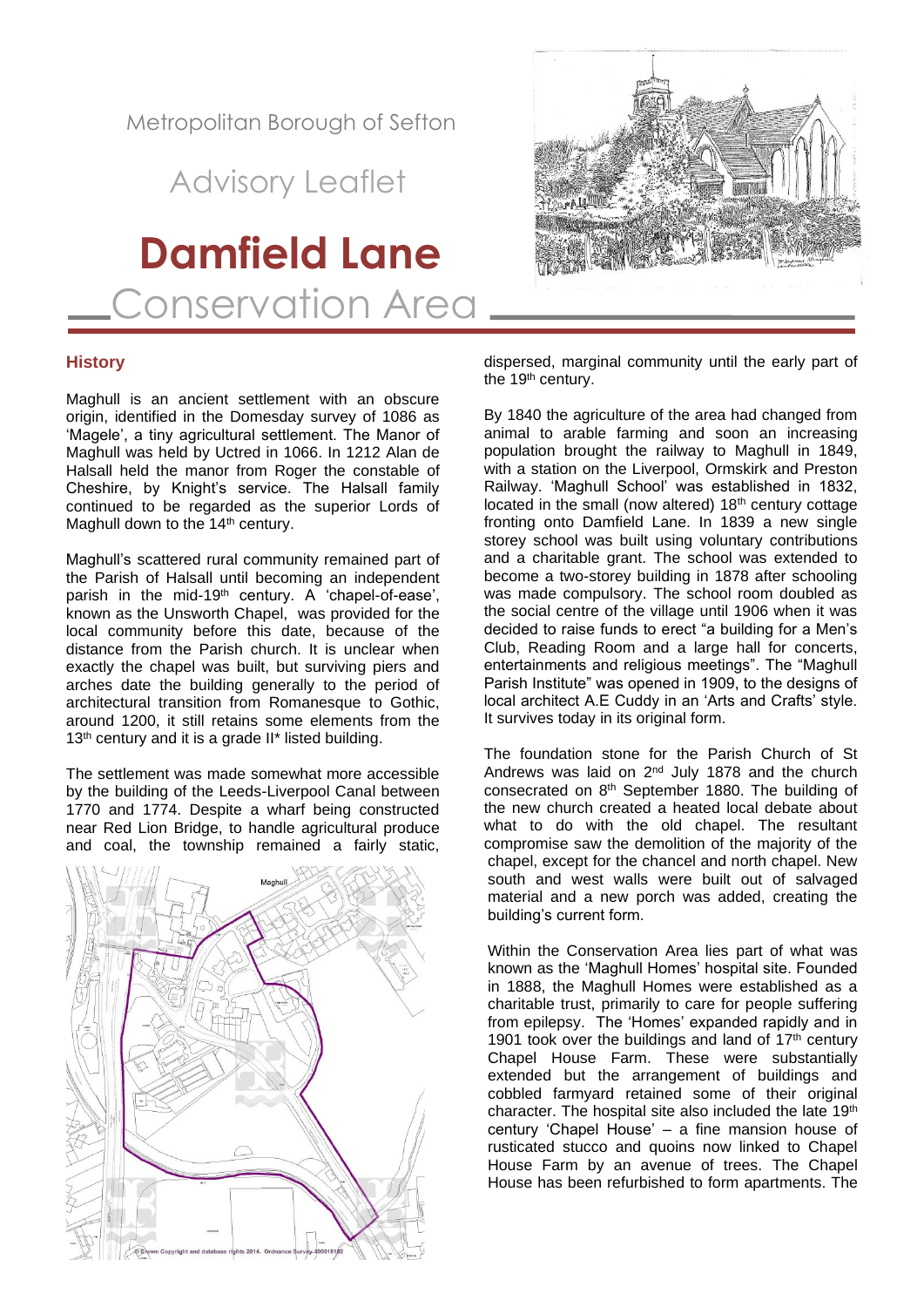Chapel House Farm was likewise refurbished to form a private dwelling and the nearby barn converted to residential units.

In 1933 Northway (the A59 road) was built, initially as a tree-lined single carriageway but was formed into a dual carriageway in the early 1960s. It bisects Maghull, taking travellers from Liverpool to Ormskirk off 'Liverpool Road'. The arrival of Northway triggered an increased rate of expansion in Maghull.

# **The Conservation Area**

The Damfield Lane, Maghull Conservation Area was designated by Sefton Council in October 1991 under Section 69 of the Planning (Listed Buildings and Conservation Areas) Act 1990.

The Conservation Area focuses on a loose cluster of buildings around the junction of Damfield Lane and Deyes Lane, enclosed by the Leeds-Liverpool Canal and includes six listed buildings. The area encompasses a significant number of surviving elements of Maghull's early character. This includes the attractive and informal arrangement of buildings which relate to the area's medieval, agricultural past. Also of significance are landscape features such as the tree groupings, boundary walls and canal setting. With its early medieval roots, there may be considerable archaeological interest in the area.

The Canal forms an important part of the Conservation Area, as does the open land sweeping down to the canal from the Church. These areas contribute to the rural character of the area and the setting of the buildings centred on the Church, including the listed St Andrews Church, Maghull Chapel and the rectory.

The area includes a substantial number of mature and semi-mature trees including an important and visually impressive group of limes fronting Damfield Lane. As a consequence, views into and across the designated area retain the impression of the isolated rural settlement that Maghull would have had up until it was engulfed by later Victorian and 20<sup>th</sup> Century development.

# **Additional Planning Powers**

Whilst Sefton Council recognises that for Conservation Areas to remain "live" and responsive to a changing society, changes must and will occur. Through the planning system the Council undertakes to ensure that changes preserve or enhance the area, and do not result in the loss of character and any harm is balanced against wider public benefits

Conservation Area status means that the Council possesses a number of statutory powers to safeguard against some changes. These are special planning controls which relate to specific works which would normally be considered 'permitted development', i.e. works which would not require planning consent. Within the Conservation Area the following additional planning powers apply:-



## **If a building is a Listed Building additional special controls will also apply**

- Any proposal involving the demolition of any building, wall or other structure within the Conservation Area (with minor exceptions) will require planning permission.
- Anyone wishing to cut down, top, lop or uproot a tree with a stem diameter of 75mm or greater measured at 1.5m above ground level must give the Local Planning Authority six weeks written notice of their intention to do so (a "Section 211 notice" under the Town and Country Planning Act 1990) subject to specific exemptions. Within this time the Authority may grant consent for the proposed work, or they may consider making a Tree Preservation Order. It is an offence to carry out tree works without permission.
- There are greater restrictions over 'permitted development' rights for the enlargement of dwellinghouses, and on the provision, alteration or improvement of outbuildings within their curtilage.
- Dormer windows will require planning permission, and in some cases, other changes to roofs and chimneys may require planning permission.
- Cladding of external walls in stone, artificial stone, pebble dash, render, timber, plastic or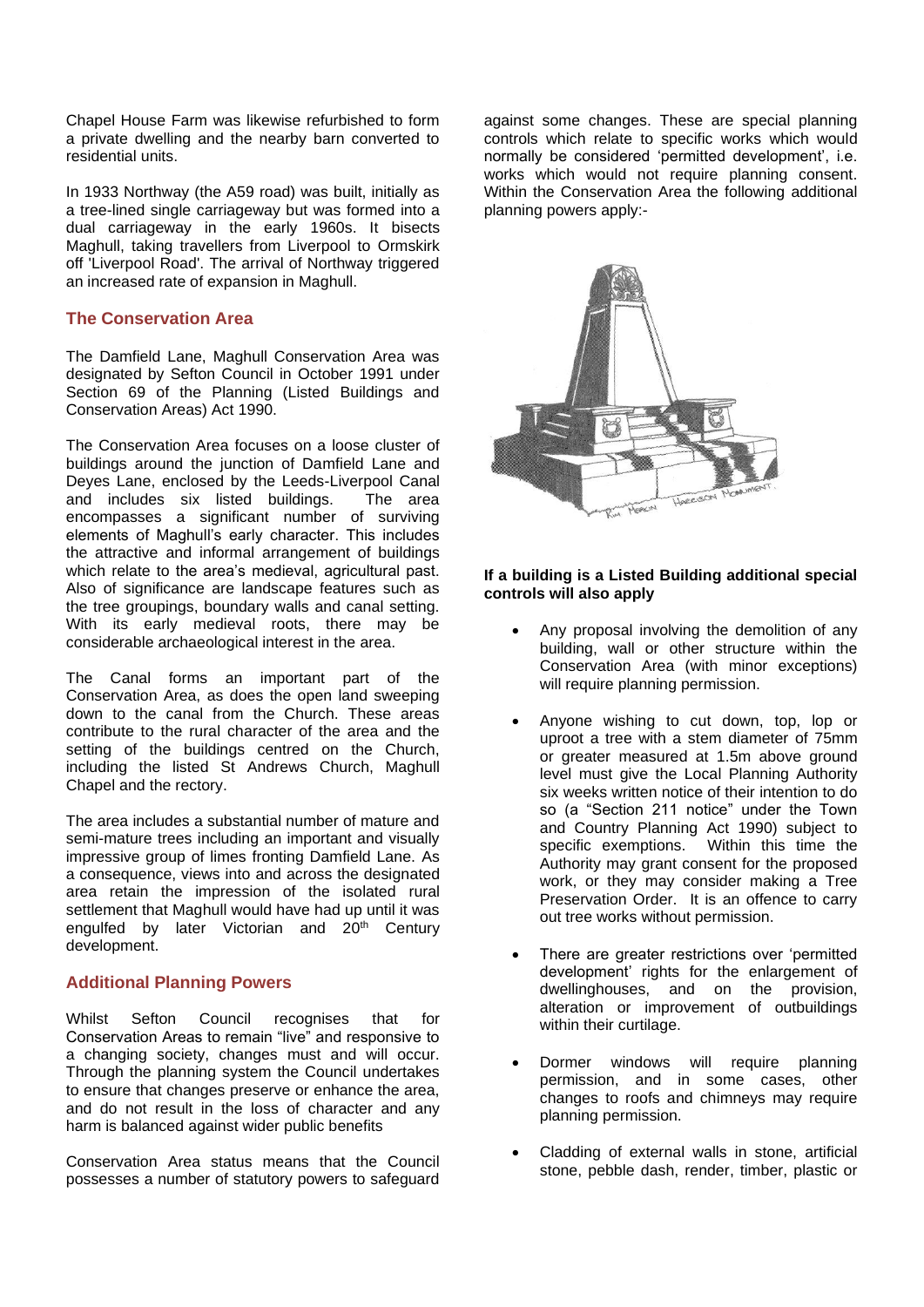tiles is not permitted. The cladding of any part of external walls would require planning permission.

- Planning permission is needed for satellite dishes where they are to be located on a chimney, wall or roof slope which faces onto a highway.
- Micro-generation (e.g. wind turbines/solar panels) installations will require planning permission in some cases.
- The Council has powers under the Act to require owners to carry out essential repair works to empty or partly occupied buildings in order to protect the fabric of buildings important to the conservation area.

For up to date advice on what needs planning permission go to [www.planningportal.gov.uk](http://www.planningportal.gov.uk/) In determining applications for the development of land and alterations or extensions to buildings within the Damfield Lane Conservation Area the Council will pay special regard to:-

- The retention, replacement and restoration of historical details and features of the buildings and their grounds including layout, boundary walls and landscaping.
- The design, materials and detail of extensions and alterations to existing buildings which will be expected to be in sympathy with the architectural and historic character of the building as a whole and to the setting of that building.
- The design of any new building (including form, massing, scale and materials) and its integration with its immediate surroundings and the special architectural and visual qualities of the Conservation Area.
- The retention and preservation of existing trees and the provision of further appropriate landscaping.
- The retention and enhancement of views into and out of the area, vistas within the area and the general character and appearance of the village scene and skyline.



## **Guidance Notes for planning applications and use of materials:**

#### **Pre-Application Advice**

You can request advice from Planning Services prior to submitting a formal application. In some cases we make a charge for this service. Forms are available on the Council's website.

#### **Planning Applications**

A Heritage Statement will be needed to support your planning application. This should include an explanation of the heritage significance of the site and how the design of your proposals takes account of this.

Outline Planning Applications will not usually be considered.

#### **Demolition**

The demolition or redevelopment of any building of individual or group value will not be permitted unless the Local Planning Authority is satisfied that the building cannot be used for any suitable purpose and it is not important enough to merit the costs involved in its preservation. Any consent to demolish would normally be conditional on the building not being demolished before a contract is made to carry out any redevelopment. This redevelopment must be of a high standard of design and will normally be granted consent at the same time.

#### **New development on vacant sites**

Any new development should be conceived with the original layout, architectural character and scale of the area in mind. Early discussions with Planning Services are advised. The services of a qualified architect are strongly recommended.

#### **Conversion of existing buildings**

Where planning permission to convert buildings into new uses is sought, the new use and internal layout of the building should be carefully considered. Particular attention will be paid to the building's character and appearance, use of materials, the layout of open spaces and car parking and the position of bin stores.

Every effort should be made to minimise external alterations, such as fire escapes and new windows (including dormer windows). Where external changes are required it should be made to a non-prominent elevation. Alterations or extensions should use carefully chosen materials that match or complement the building. Again, the services of a qualified architect are strongly recommended.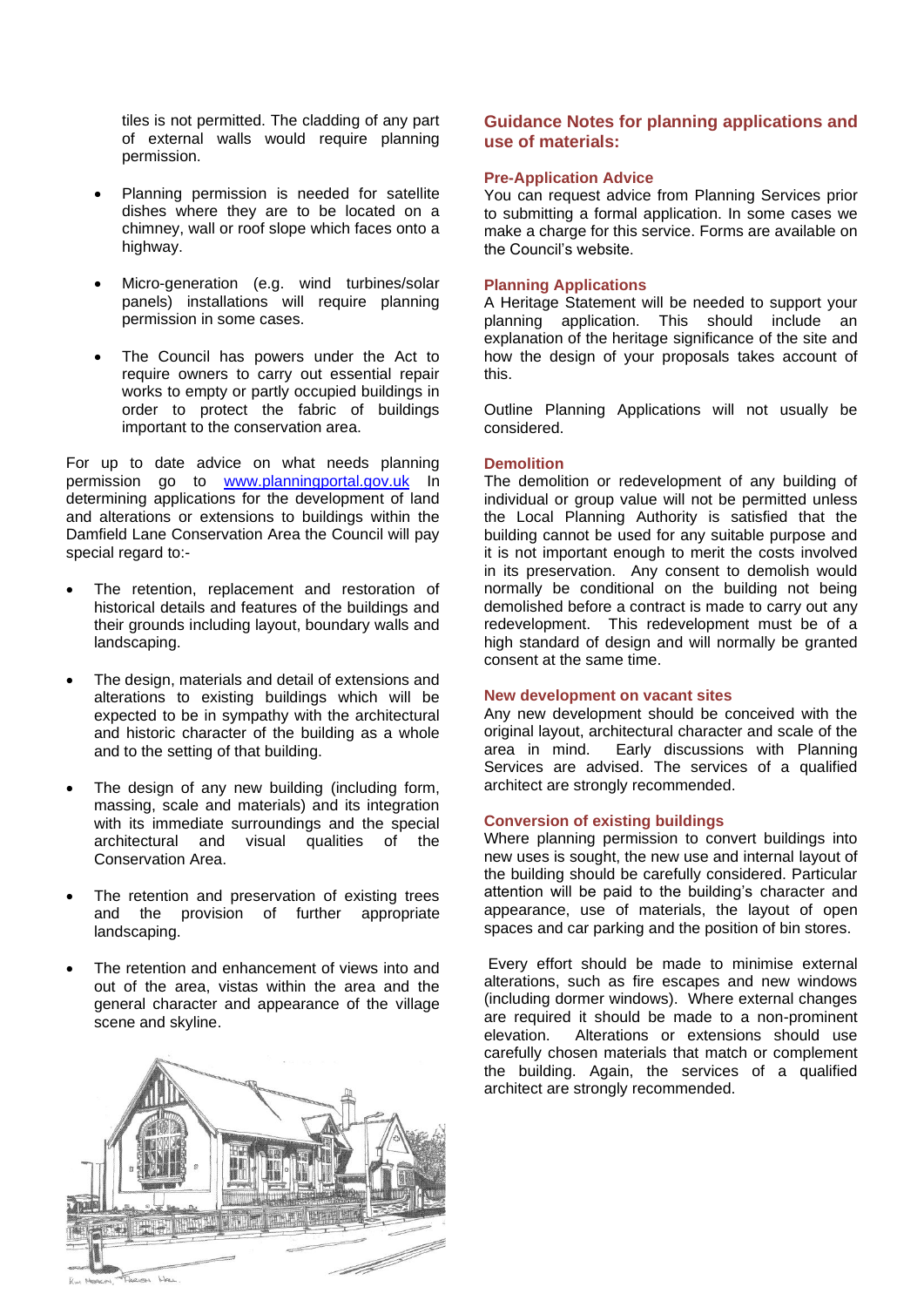

# **External alterations to existing buildings including extensions**

The following deals with some of the details of alterations and extensions to buildings:

## **Windows**

There are a number of types and styles of original windows in the area. They should be retained and renovated where possible. If all or part of any window needs to be replaced it should match the original design. Care should be taken to ensure that 'reveals' are retained. This is important for practical (weather protection) as well as aesthetic reasons. If additional windows are essential, they should be restricted to the non-prominent elevations. Their size and proportion should complement the overall design of the building.

When repairing or replacing windows, care must be taken to retain and restore details. Imitation 'leaded' lights should always be avoided, whilst aluminium and UPVC windows which have a different surface finish, are likely to have different detailing and proportions to the originals and consequently are likely to detract from the character of the building.

#### **Dormer Windows**

New dormer windows are not generally accepted unless they can be shown to complement the original design. Any new dormer windows must be wellproportioned and kept to non-prominent elevations. Any new cladding must match roofing materials.

#### **Wall Surfaces**

Brickwork and stonework should not be painted or rendered. In replacing existing traditional render or dash, the new render should be chosen to match that removed in both materials and appearance. Areas of brickwork or stonework requiring renewal should be repaired or replaced in their original form or pattern. Pointing should be compatible with existing construction, which is generally flush finish. Repointing should be carried out with lime mortar rather than cement to prevent softer bricks or stones from deteriorating. Where stonework is to be cleaned, professional advice should be sought as the incorrect choice of treatments can result in damage.

#### **Roofs**

Original rooflines and profiles should be maintained. Any renewals or repairs should use reclaimed or new materials to match the original roof covering. Care should be taken to retain roof features such as open eaves and verge details.

#### **Chimneys**

In most cases, the original chimney stacks and pots form an integral part of the design of buildings and create an interesting 'roofscape'. If the stacks become unsafe, then they should be taken down and rebuilt to the original height and design taking care to replace chimney pots, even if no longer in use.

#### **Satellite Dishes and Aerials**

Aerials and satellite dishes should be located as sensitively as possible and should avoid main street elevations.

#### **Front Doors**

Original front doors and door surrounds should be retained and repaired wherever possible. Replacements should be to a sympathetic design. Wooden moulded and panelled doors are likely to be the most suitable. "Georgian style" doors with imitation semi-circular fanlights should be particularly avoided. Care should be taken to retain and repair details around openings, such as architraves, thresholds, transoms and fanlights.

### **Porches**

Where porches are not part of the original design of the building, their addition should be avoided. Where new porches are proposed they should be appropriately designed with materials that are sympathetic to the age and style of the building. Classical style porticoes are inappropriate.

#### **Boundary Walls, Fences, Gates and Gate Posts**

Original stone and walls, including their copings, should be repaired or rebuilt to the original design, using reclaimed or matching materials. Boundary walls and gateposts should not be painted; this has a poor visual appearance and can trap moisture which will cause deterioration.

New wooden fences or railings should not be installed above existing walls, particularly along frontages. The street scene can be 'softened' and enhanced by the planting of boundary hedges, which has the added benefit of improving privacy. Original gates should be repaired or replaced to the original design. New gates should utilise authentic designs, avoiding the use of gold or multi-coloured paints. 'Suburban' features